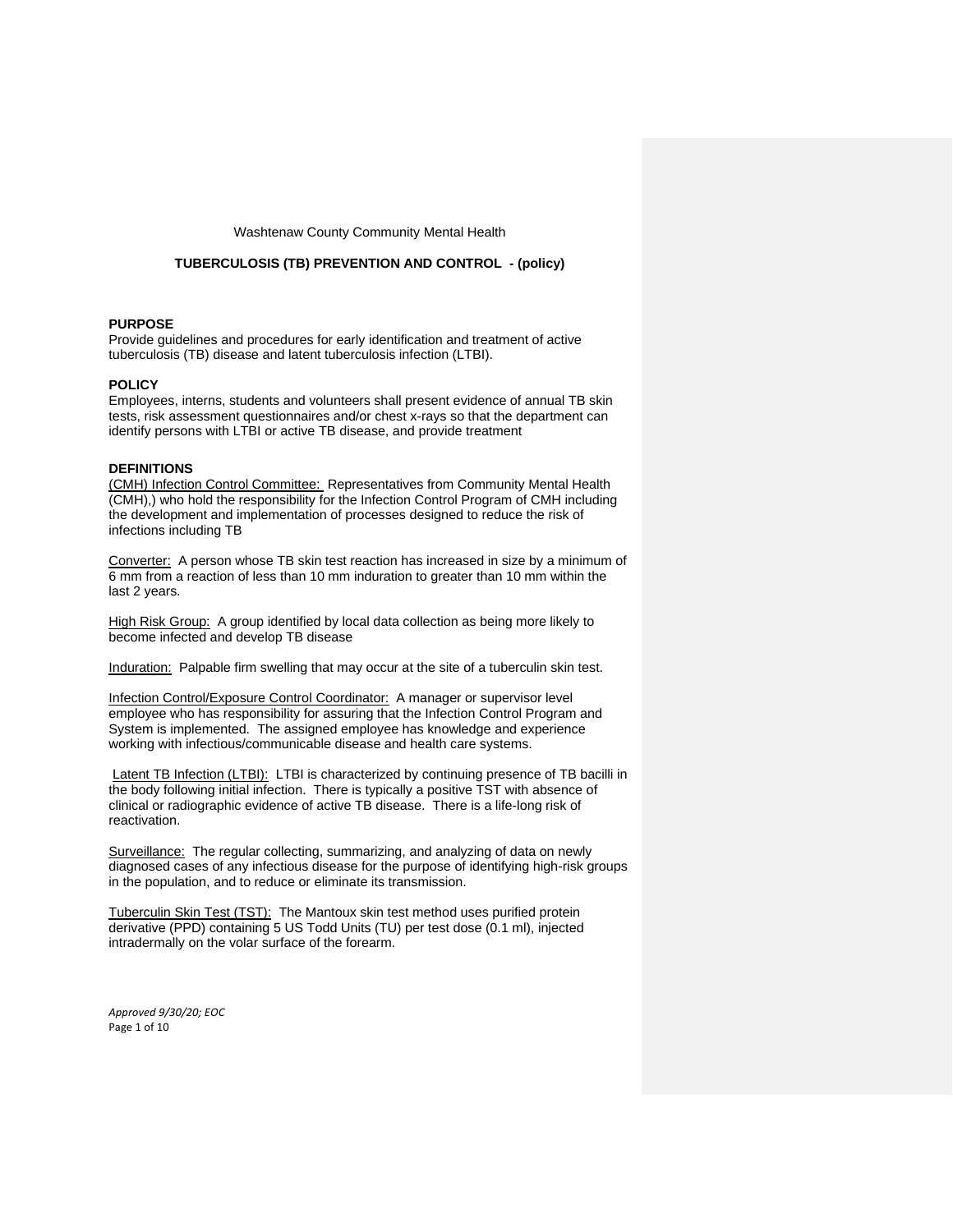Tuberculosis Disease:An infectious disease caused by the mycobacterium tuberculosis bacillus which may be characterized by an abnormal chest x-ray, positive skin test, the presence of TB bacilli in the sputum, and/or clinical signs and symptoms. Two Step TST Testing:A placement of a second TST 1-3 weeks after an initial negative TST. Two step testing should be used for the initial skin testing of adults who will be retested periodically, such as health care workers.

## **PROCEDURE**

*See procedures manual*

### **REFERENCES**

- Treatment of Tuberculosis. American Thoracic Society, CDC, and Infectious Disease Society of America, MMWR, 6/20/03
- Recommendations of the Michigan Advisory Committee for the Elimination of Tuberculosis (MI-ACET), March 2003, American Lung Association
- Controlling Tuberculosis in the United States, Recommendations from the American Thoracic Society, CDC, and the Infectious Diseases Society of America, MMWR, 11/04/05, Vol. 54
- Core Curriculum on Tuberculosis, What Every Clinician Should Know Fourth Edition, 2004, U.S. Department of Health and Human Services, CDC Request for Tuberculin Skin Test
- Guidelines for Preventing the Transmission of Mycobacterium Tuberculosis in Health-Care Facilities, 2005, MMWR 12/30/05 Vol.54

### **EXHIBITS**

- A. Washtenaw County Employee TB Skin Testing Instruction Sheet
- B. WCPHD Statement of Disease Status form
- C. Washtenaw County Annual TB Questionnaire
- D. Confirmation of Employee's TB Questionnaire
- E. X-ray Clearance
- F. CMH Request for Tuberculin (TB) Skin Test

*Approved 9/30/20; EOC* Page 2 of 10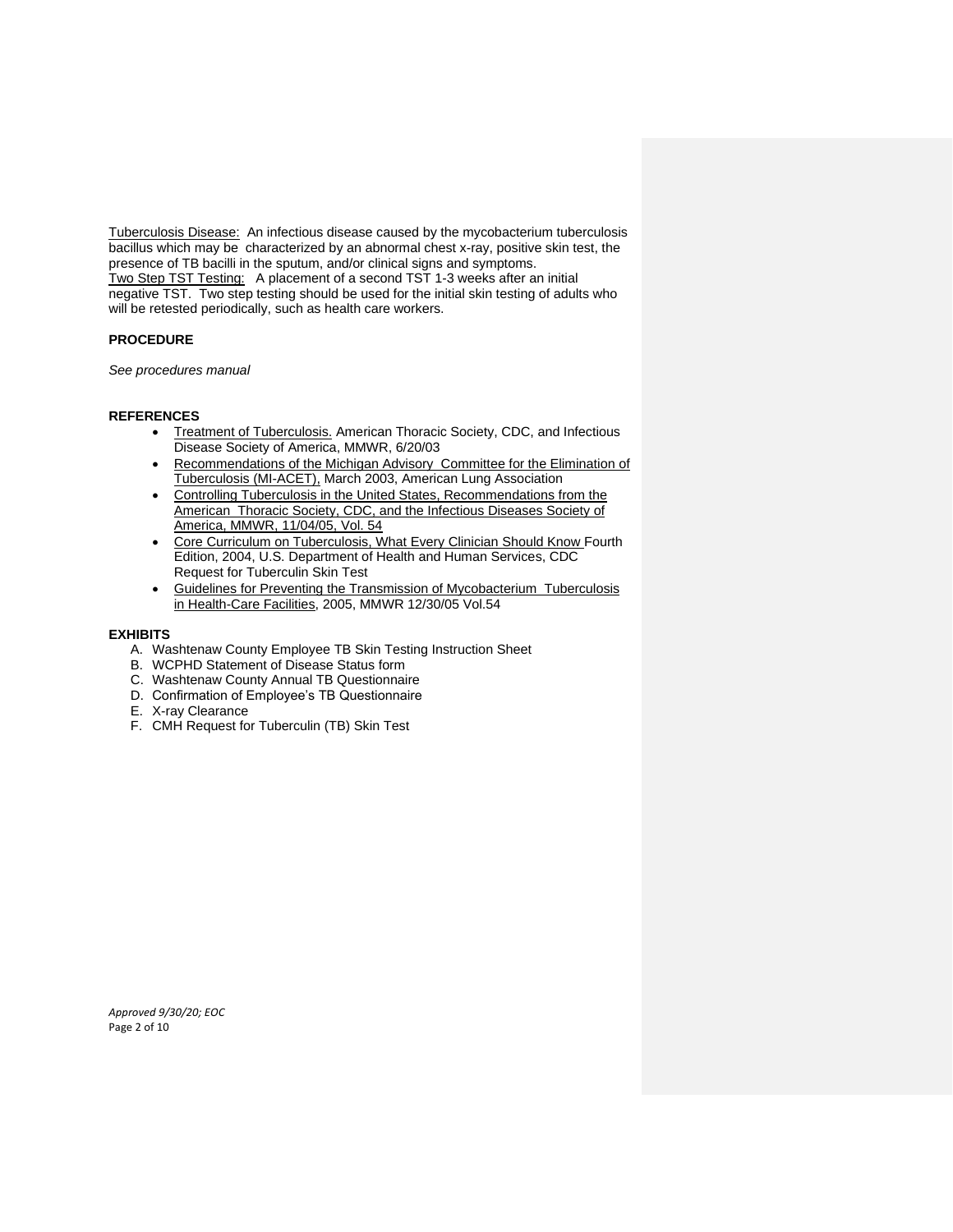

**EXHIBIT A**

## *Washtenaw County Public Health Department Employee TB Skin Testing Instruction Sheet*

1. All Employees: please read, and complete the CMH Request for Tuberculin (TB) Skin Test (Purple sheet) Exhibit F prior to receiving a TB skin test**.** 

## **IF YOU HAVE HAD A PREVIOUS POSITIVE TB SKIN TEST AND/OR PRIOR DRUG THERAPY FOR LATENT TB INFECTION, OR A HISTORY OF ACTIVE TB DISEASE see step 2.**

**Employees are responsible for bringing the CMH Request for Tuberculin (TB) Skin Test (purple sheet) with them when having their skin test read within 48 hrs. of test. CMH nurse reading the test will take this form and forward a copy of it and the test results to the CMH HR Liaison along with a copy to the Nursing Supervisor as soon as possible.**

2. Washtenaw County Public Health Department Annual TB Questionnaire (Exhibit C)

This form is to only be completed by employees who have had a previous documented positive TB skin test and/or prior drug therapy for TB infection, or a history of TB disease.

**THESE INDIVIDUALS DO NOT NEED TO HAVE ANOTHER TB SKIN TEST.** Employees are responsible to complete the questionnaire. They will be sent a copy for their records and the original completed questionnaire will be sent to the CMH HR Liaison at 555 Towner,  $2<sup>nd</sup> FL$ . CMH HR Liaison will forward a copy to the TB Nurse Coordinator at Washtenaw County Public Health and the envelope will be marked "CONFIDENTIAL".

3. Employees with new positive TB skin tests (previous test was negative, now positive)

There is a required follow-up medical evaluation:

• Consult with your personal health care provider (at your own expense and within 2 weeks): you will then need to forward a completed copy of the Statement of Disease Status form, (Exhibit B) and the completed Washtenaw County Annual TB Questionnaire (Exhibit C) in addition to a chest x-ray radiology report to the CMH HR Liaison at 555 Towner, 2<sup>nd</sup> FL. CMH HR Liaison will forward a copy to the TB Nurse Coordinator at Washtenaw County Public Health and mark the envelope "CONFIDENTIAL".

*Approved 9/30/20; EOC* Page 3 of 10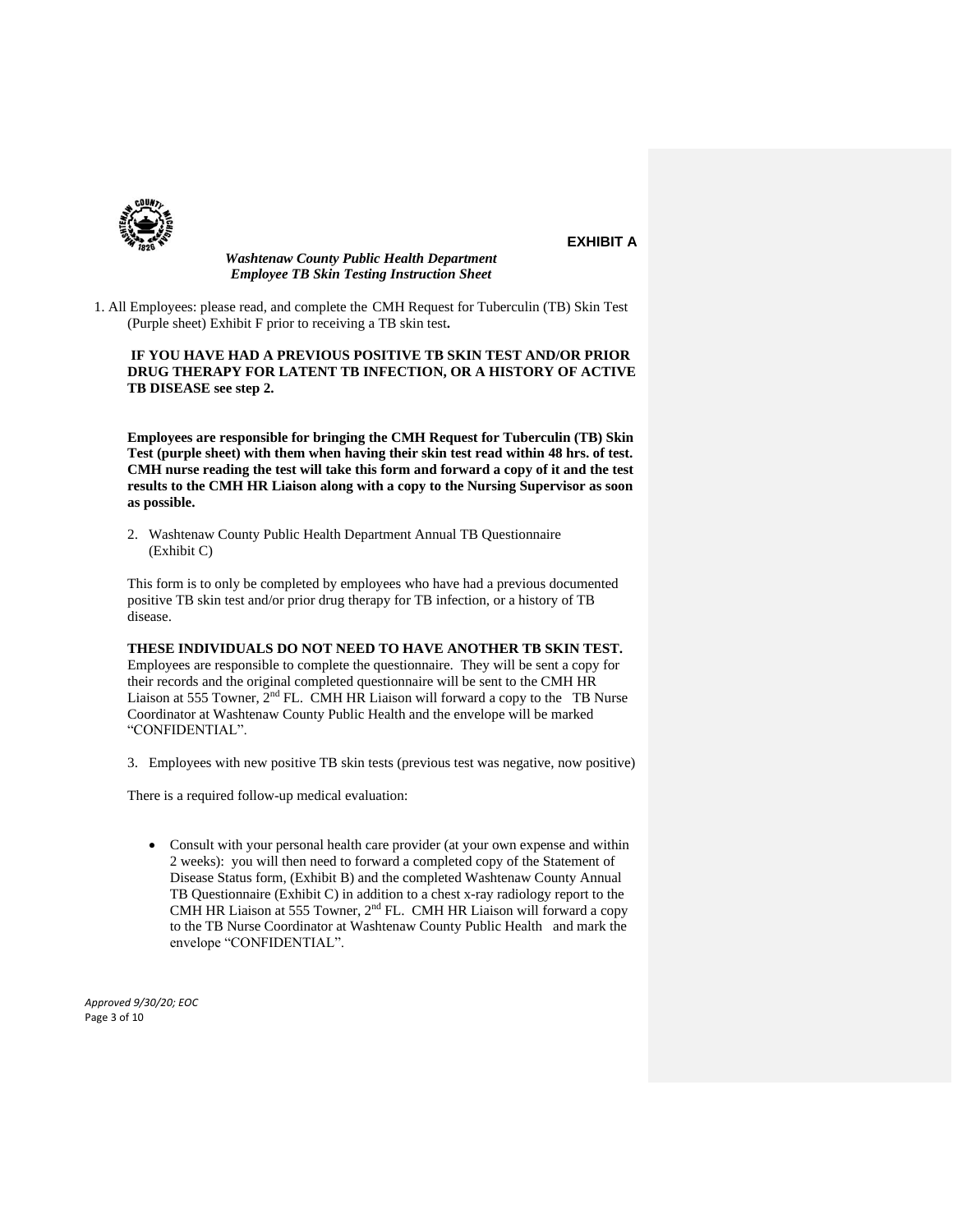# **EXHIBIT B**

# **WASHTENAW COUNTY PUBLIC HEALTH DEPARTMENT STATEMENT OF DISEASE STATUS**

### **The Washtenaw County Public Health Department requires you to provide the following information:**

| <b>Name</b>                                                          | <b>Birthdate</b>                                                                                                                                             |
|----------------------------------------------------------------------|--------------------------------------------------------------------------------------------------------------------------------------------------------------|
| <b>Address</b>                                                       |                                                                                                                                                              |
| Date                                                                 |                                                                                                                                                              |
| ٠<br>Chest x-ray results: Attach a copy of the radiologist's report. | (A chest x-ray is indicated only if the person had a positive skin test reaction<br>according to CDC guidelines or has symptoms suggestive of tuberculosis.) |
| the employee's history, etc. and clears them for work.               | Physician clearance letter showing that the physician reviewed the Radiology report and                                                                      |
| <b>Print Physician Name</b>                                          | <b>Sign Physician Name</b>                                                                                                                                   |
| <b>Date</b>                                                          | <b>Phone</b>                                                                                                                                                 |

If you have questions please contact the TB Program office (734) 544-6700

*Approved 9/30/20; EOC* Page 4 of 10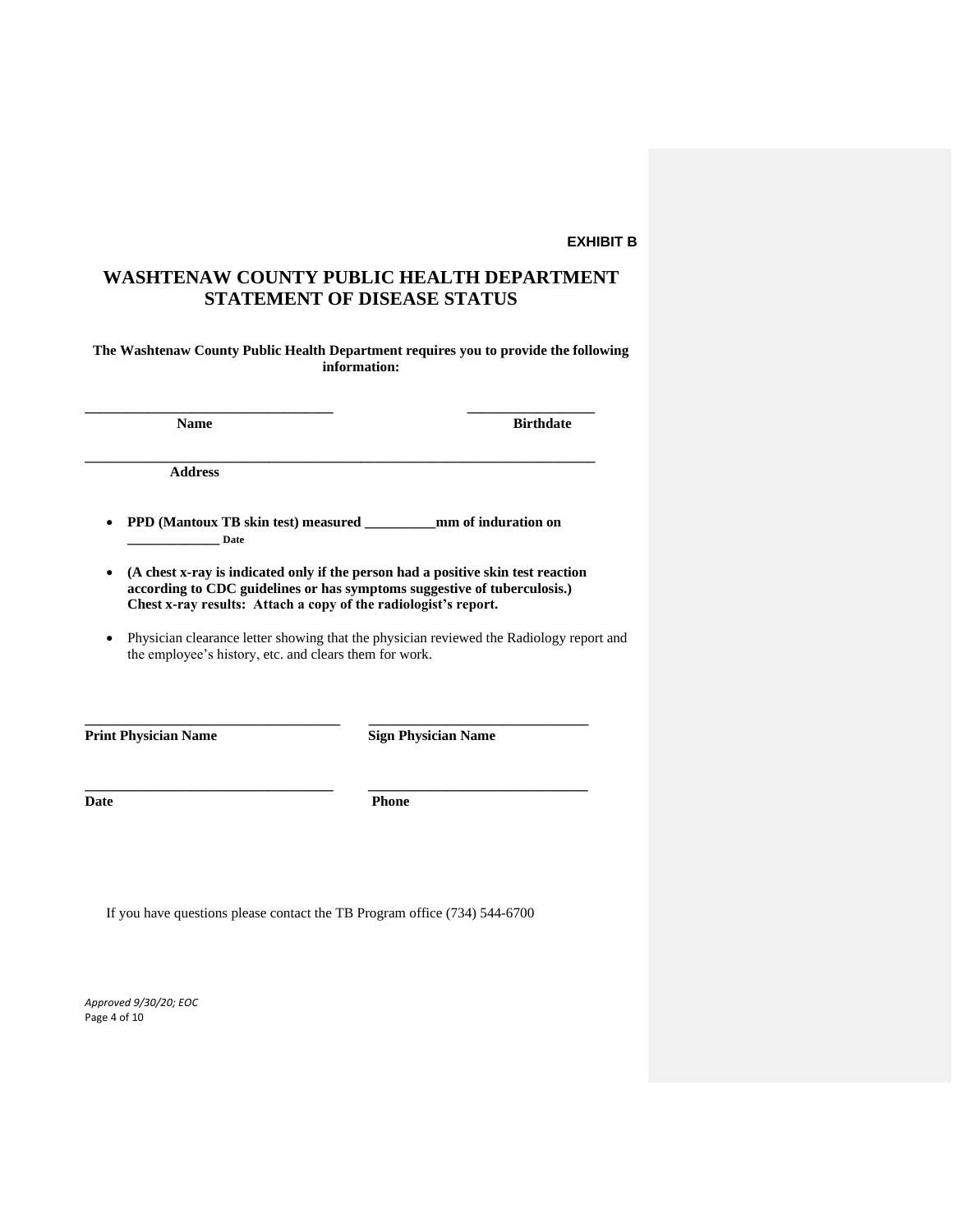# **EXHIBIT C**

### **WASHTENAW COUNTY ANNUAL TB QUESTIONNAIRE EMPLOYEES WITH POSITIVE TB SKIN TEST**

| What year was your TB skin test positive?<br>What year was your last chest x-ray?                                                                                                                                        | CMH HR Liaison, 555 TOWNER 2 <sup>nd</sup> FI. |            |                            |     |
|--------------------------------------------------------------------------------------------------------------------------------------------------------------------------------------------------------------------------|------------------------------------------------|------------|----------------------------|-----|
|                                                                                                                                                                                                                          |                                                | <b>YES</b> | NO.                        | N/A |
| Did you take medicine for the positive skin test?<br>If yes, what medicine, when, and for how long?                                                                                                                      |                                                |            |                            |     |
| Do you have a persistent cough now?<br>How long have you been coughing?                                                                                                                                                  |                                                |            |                            |     |
| Do you have any of the following symptoms now?<br>a. Fever<br><b>b.</b> Chills<br>c. Night sweats<br>d. Easily fatigued<br>e. Loss of appetite<br>f. Loss of weight without weight reduction diet<br>g. Coughed up blood |                                                |            | the company of the company |     |
| Have you seen a physician and /or have a chest x-ray now<br>because of these symptoms?                                                                                                                                   |                                                |            |                            |     |
| Do you think you have any current health problems that<br>could be related to your latent TB infection ?                                                                                                                 |                                                |            |                            |     |
| <b>NAME (PRINT)</b>                                                                                                                                                                                                      |                                                |            | <b>BIRTHDATE</b>           |     |
| <b>SIGNATURE</b>                                                                                                                                                                                                         |                                                |            | <b>DATE</b>                |     |
| WORK #                                                                                                                                                                                                                   | <b>NAME of SUPERVISOR</b>                      |            |                            |     |
|                                                                                                                                                                                                                          |                                                |            | <b>DATE</b>                |     |

*Step 2: CMH HR Liaison forwards a copy to the Public Health TB Nurse Coordinator who then reviews, signs, and forwards a*  copy to TB Program Clerk for data entry and filing. The Public Health TB Nurse Coordinator forwards the original to<br>Washtenaw County Human Resources Department to be filed in the employee's confidential medical file. T *Nurse Coordinator completes the Confirmation of Employee's TB Questionnaire (exhibit D) and sends it to the CMH HR Liaison who notifies the employee's supervisor.*

*Approved 9/30/20; EOC* Page 5 of 10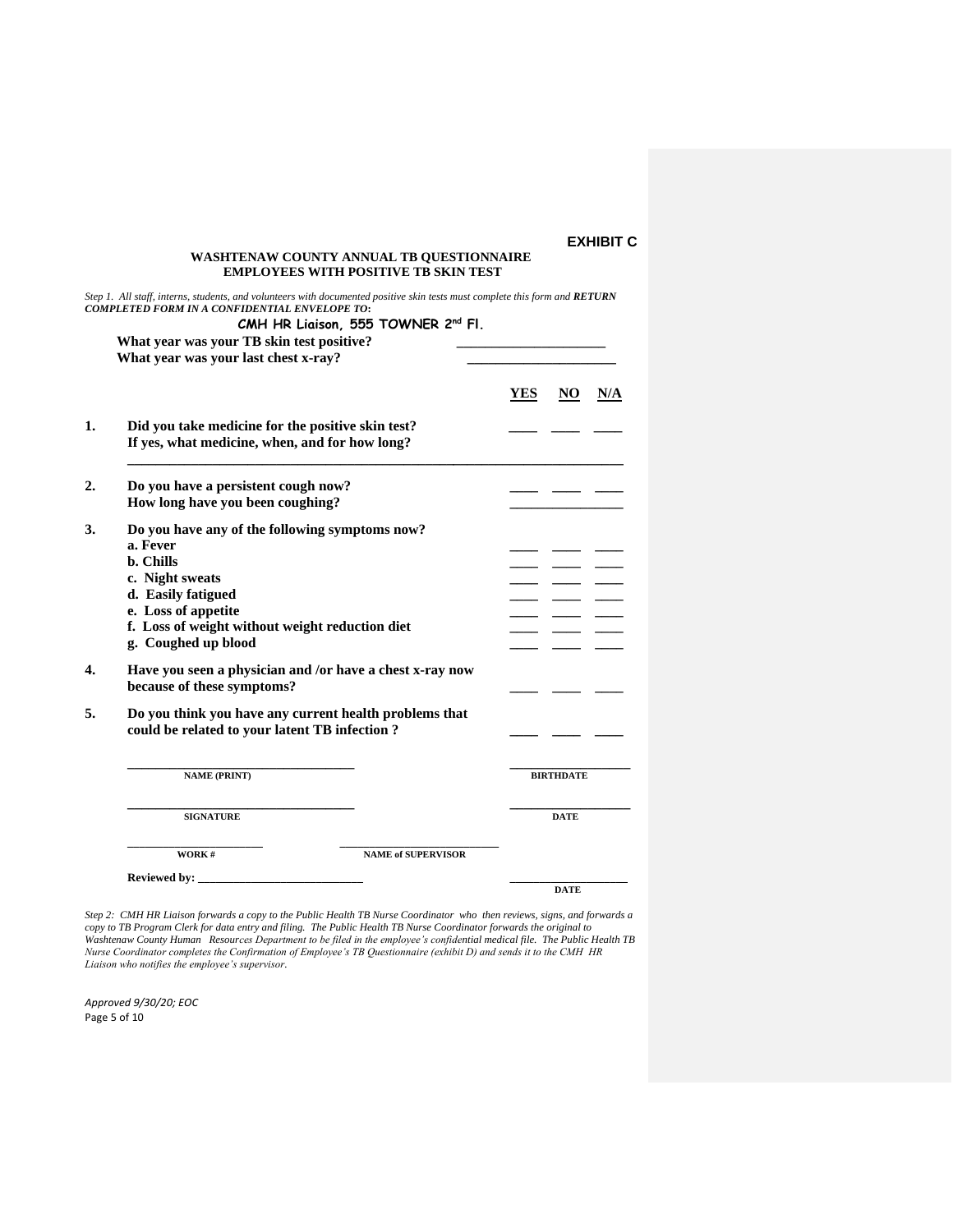

# **EXHIBIT D**

# **Confirmation of Employee's TB Questionnaire**

To CMH HR Liaison:

RE:

Date:

I have reviewed the above named individual's TB questionnaire and determined that there are no contraindications related to work. I have kept a copy of the TB questionnaire on file in the TB office, and forwarded the original to be filed in the employee's Confidential Medical File at the Washtenaw County Human Resources department. This document is forwarded to the Administrative Coordinator (or person maintaining files for the Department) for data entry and tracking compliance.

TB Nurse Coordinator (734) 544-6700

\_\_\_\_\_\_\_\_\_\_\_\_\_\_\_\_\_\_\_\_\_\_\_\_\_\_\_\_\_\_\_\_\_\_\_\_\_\_

*Approved 9/30/20; EOC* Page 6 of 10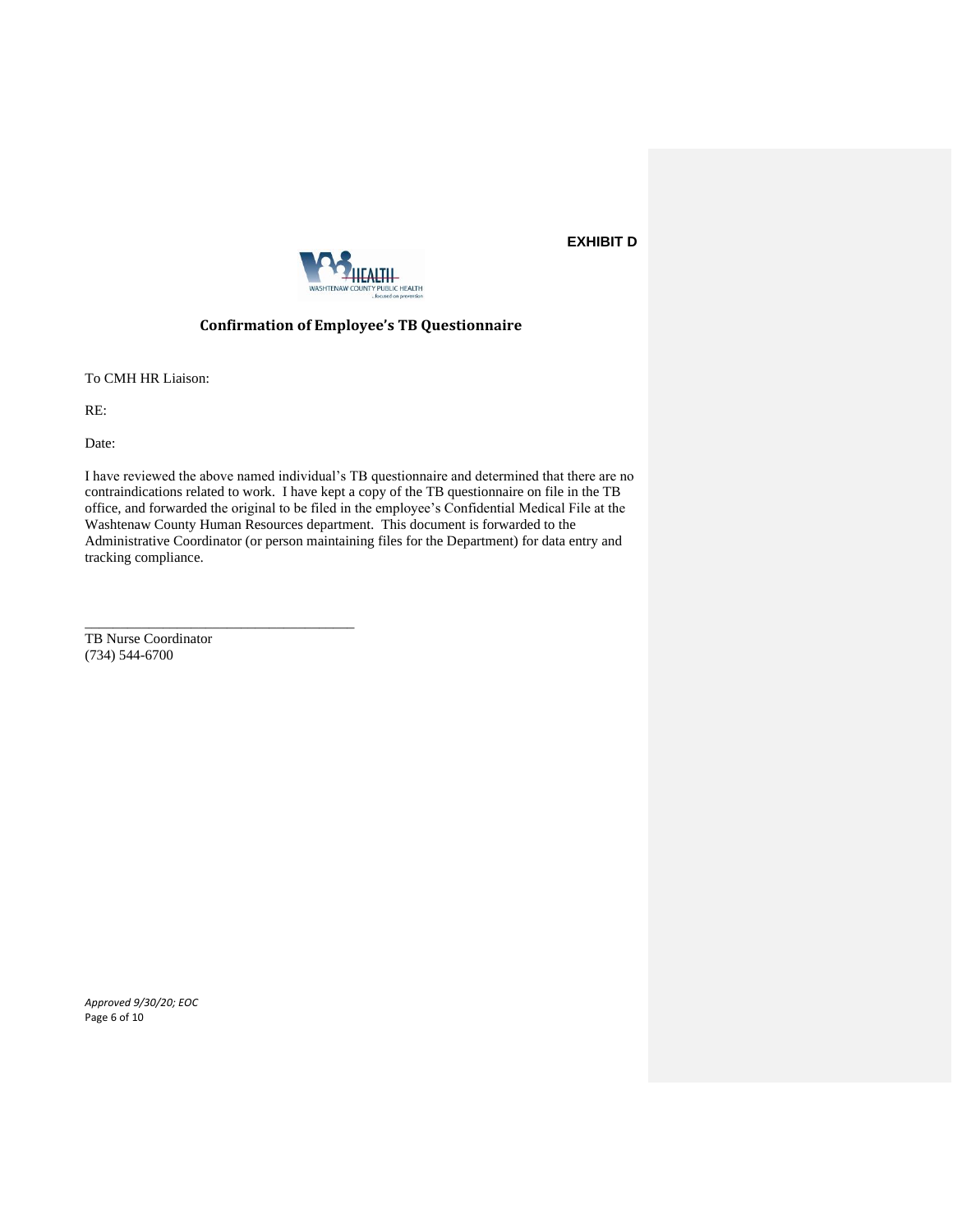# **EXHIBIT E**



**X-Ray Clearance**

**Date** 

Name Birthdate

Your chest x-ray on \_\_\_\_\_\_\_\_\_\_\_\_\_\_\_ showed no evidence of active Tuberculosis disease.

If we can be of any help in the future, please contact the TB Program at (734) 544-6700

Sincerely,

TB Nurse Coordinator WCPHD Tuberculosis Clinic

*Approved 9/30/20; EOC* Page 7 of 10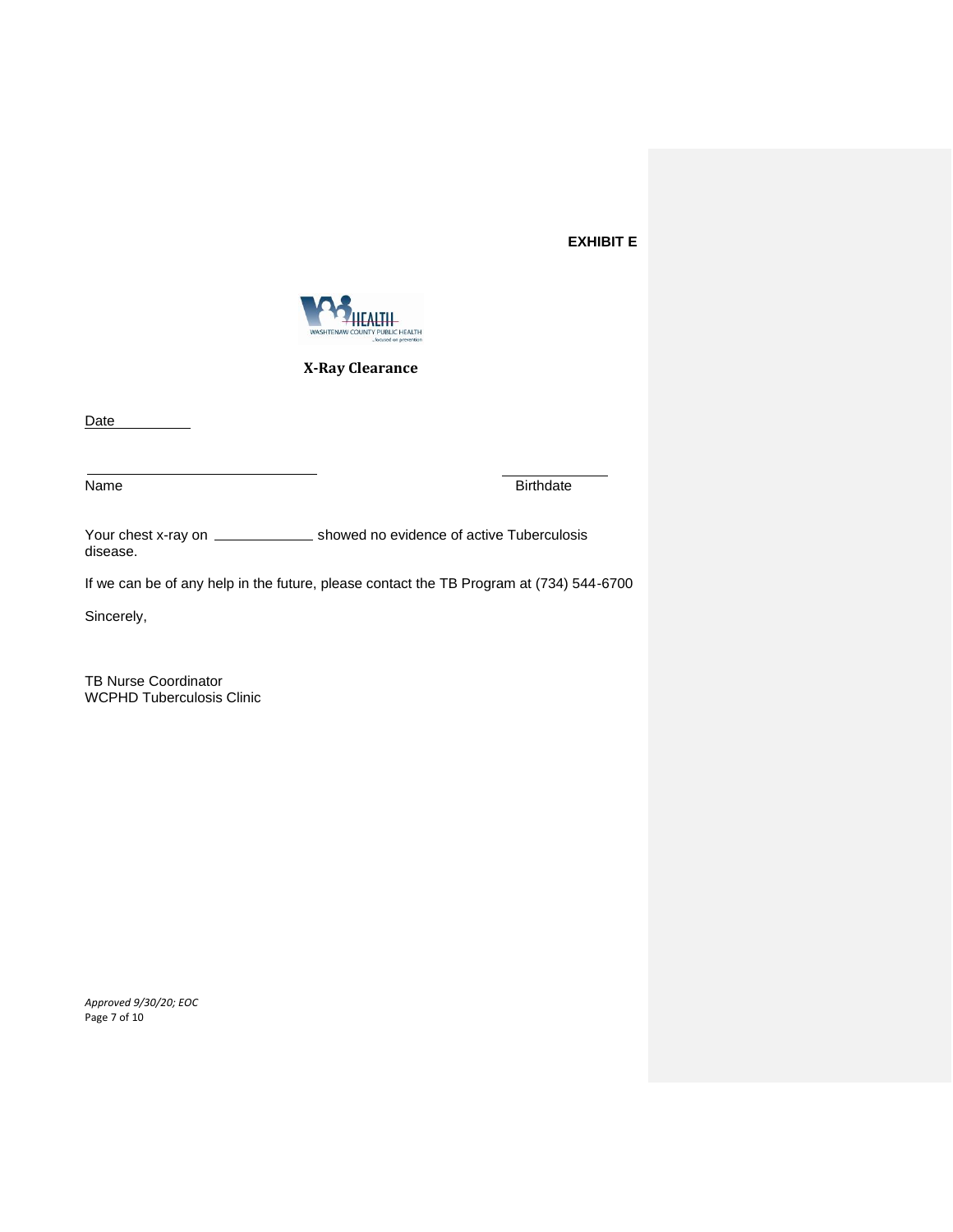## **EXHIBIT F**



**Washtenaw County (TB) Clinic COUNTY EMPLOYEE FORM** 



Thank you for coming to our clinic! Please ask a clinic nurse if you have any questions.

| <b>Name</b>      | Last          | First                                                                                                       | <b>Middle Initial</b> | <b>Date of Birth</b>     |                             |     |              |
|------------------|---------------|-------------------------------------------------------------------------------------------------------------|-----------------------|--------------------------|-----------------------------|-----|--------------|
|                  |               |                                                                                                             |                       |                          | Male                        |     | Female       |
| Home             | <b>Street</b> |                                                                                                             |                       | County                   | <b>Phone Number</b>         |     |              |
| <b>Address</b>   | City/Zip Code |                                                                                                             |                       |                          |                             |     |              |
|                  |               |                                                                                                             |                       |                          |                             |     |              |
|                  |               |                                                                                                             |                       | <b>Primary Physician</b> | <b>Mother's Maiden Name</b> |     |              |
| <b>Allergies</b> |               |                                                                                                             |                       |                          |                             |     |              |
|                  |               |                                                                                                             |                       |                          |                             |     |              |
| Primary          |               |                                                                                                             |                       | <b>Department</b>        |                             |     |              |
| Worksite         |               |                                                                                                             |                       |                          |                             |     |              |
|                  |               | <b>Screening Questions</b>                                                                                  |                       |                          |                             | YES | <b>NO</b>    |
|                  |               | Have you ever had a positive reaction to the Mantoux/PPD Test?                                              |                       |                          |                             |     |              |
|                  |               | Have you received the MMR or Chicken Pox vaccination(s) in the past 30 days?                                |                       |                          |                             |     |              |
|                  |               | Have you ever been given the BCG (bacille Calmette-Guérin) vaccine?                                         |                       |                          |                             |     |              |
|                  |               |                                                                                                             |                       |                          |                             |     |              |
|                  |               | Are you currently taking any corticosteroid or immunosuppressant medications?                               |                       |                          |                             |     |              |
|                  |               | Have you been living in the US for 5 years or more?                                                         |                       |                          |                             |     | $\leftarrow$ |
|                  |               | *If you were not born in the US, what is your country of Origin?                                            |                       |                          |                             |     |              |
|                  |               | *If you were not born in the US, what year did you come to the US?                                          |                       |                          |                             |     |              |
|                  |               | I have received a copy of the Notice of Privacy Practices of the Washtenaw County Public Health Department. |                       |                          |                             |     |              |

I have been given a copy and have read, or have had explained to me, the information contained in the most current Vaccine Information Sheet or the appropriate Important Information Statement about Tuberculosis and the skin test which is to be administered today. I have had a chance to ask questions that were answered to my satisfaction. I believe I understand the benefits and risks of the skin test. I request the skin test be given to me, or to the person named above for whom I am authorized to make this request.

or worm can use that if any staff member is exposed to my blood/body fluids, a request will be made for a blood test.<br>\*I also understand if I do not return in 48 – 72 hours to have the test read, I will have to repeat the charged an additional administration fee.

#### ×

Signature

Date

| <b>FOR CLINIC USE ONLY</b>                      |                                                                |  |  |  |
|-------------------------------------------------|----------------------------------------------------------------|--|--|--|
| Location: LEFT or RIGHT (Forearm)               |                                                                |  |  |  |
| <b>Administration Date:</b>                     | <b>Read date:</b>                                              |  |  |  |
| <b>Manufacturer: Sanofi Pasteur Lot Number:</b> | <b>Induration:</b><br><b>Positive</b><br><b>Negative</b><br>mm |  |  |  |
| <b>Nurse:</b>                                   | <b>Nurse:</b>                                                  |  |  |  |

*Approved 9/30/20; EOC* Page 8 of 10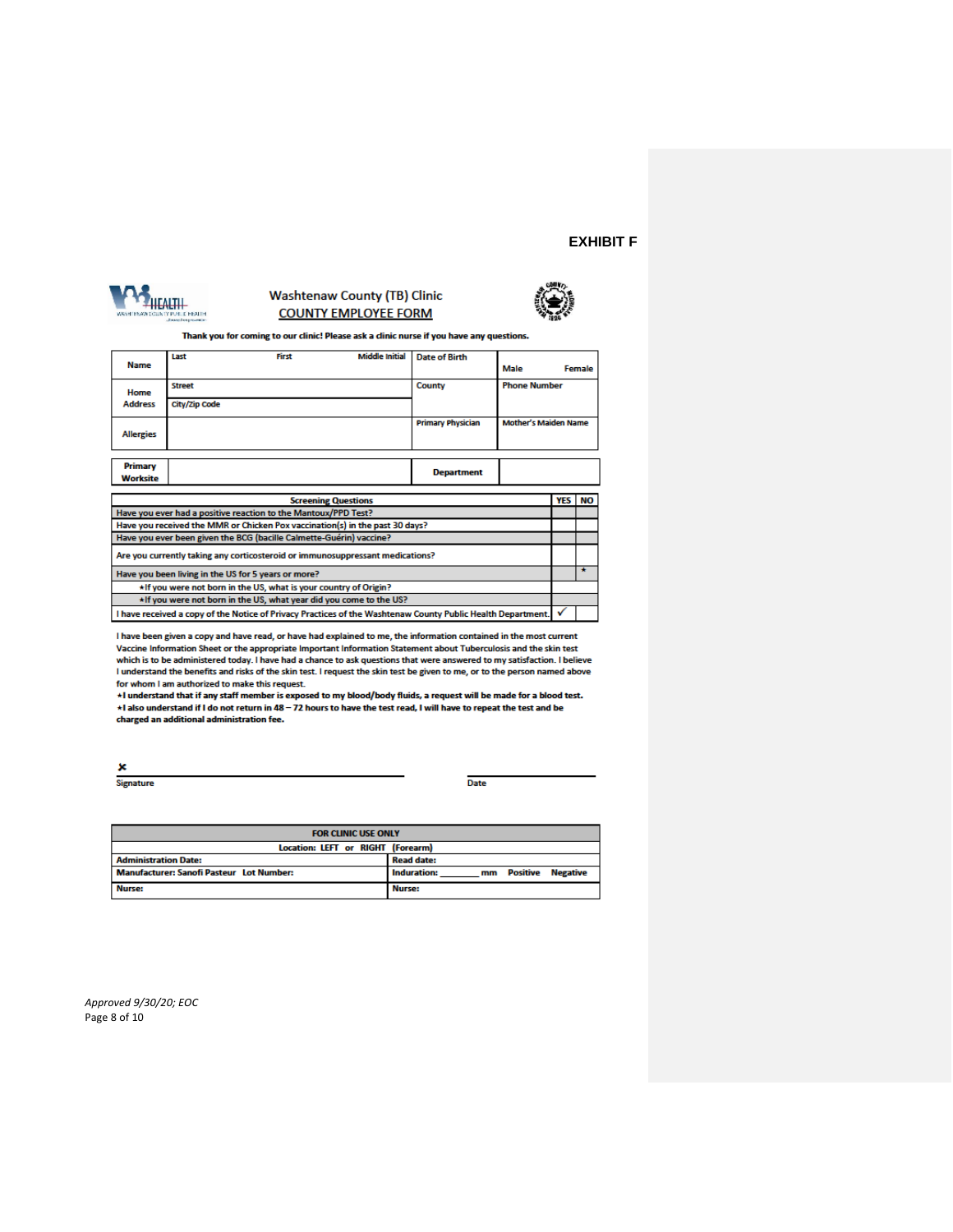Criteria for Tuberculin Positivity (Circle all appropriate criteria)

| ≥ 5mm induration                             | $\geq 10$ mm induration                                      | $\geq 15$ mm induration           |
|----------------------------------------------|--------------------------------------------------------------|-----------------------------------|
| $0 - 18$ years specific:                     | $0 - 18$ years specific:                                     | <b>All Ages:</b>                  |
| . Children or adolescents w/                 | $\bullet$ < 4 years of age                                   | $\bullet$ $\geq$ 4 years old with |
| suspected TB disease                         | . With parents who were born in a country with a             | no known risk                     |
| • Finding on Chest x-ray consistent          | high prevalence of TB cases                                  | factors                           |
| with active or previously active TB          | . At increased risk of disseminated disease                  |                                   |
| • Clinical evidence of TB disease            | . Frequently exposed to adults with risk factors for         |                                   |
|                                              | <b>TB</b> disease:                                           |                                   |
| <b>All Ages:</b>                             | $o$ HIV+                                                     |                                   |
| $\bullet$ HIV+                               | o Homeless                                                   |                                   |
| • Recent contact TB case                     | o Illicit drug users                                         |                                   |
| <b>• Fibrotic changes on CXR consistent</b>  | o Incarcerated                                               |                                   |
| w/prior TB                                   | o Migrant farm workers                                       |                                   |
| • Organ transplant                           |                                                              |                                   |
| · Immunosuppressed                           | <b>All Ages:</b>                                             |                                   |
| $\bullet$ (equivalent of $\geq$ 15 mg/day of | . Immigrant within 5 years from a country with high          |                                   |
| prednisone for 1 month+)                     | prevalence of TB                                             |                                   |
|                                              | · Injecting illicit drugs                                    |                                   |
|                                              | . Residents/employees of high risk settings:                 |                                   |
|                                              | <b>O</b> Correctional facilities                             |                                   |
|                                              | o Long-term care                                             |                                   |
|                                              | o Hospital                                                   |                                   |
|                                              | o Health Care                                                |                                   |
|                                              | o Shelters                                                   |                                   |
|                                              | . Mycobacteriology lab personnel                             |                                   |
|                                              | . Born in a country of high prevalence of TB                 |                                   |
|                                              | . Traveling to a country with a high prevalence of TB        |                                   |
|                                              | · Medical conditions:                                        |                                   |
|                                              | o Hodgkin's disease                                          |                                   |
|                                              | o Lymphoma                                                   |                                   |
|                                              | o Diabetes Mellitus                                          |                                   |
|                                              | o Renal failure                                              |                                   |
|                                              | o Malnutrition                                               |                                   |
|                                              | o Silicosis                                                  |                                   |
|                                              | o Hematological disorders such as Leukemia                   |                                   |
|                                              | and Lymphoma                                                 |                                   |
|                                              | o Specific malignancies such as carcinomas of                |                                   |
|                                              | the head, neck or lung                                       |                                   |
|                                              | $\circ$ Weight loss $\geq$ 10% of ideal body weight          |                                   |
|                                              | o Gastrectomy                                                |                                   |
|                                              | o Jejunoileal Bypass                                         |                                   |
|                                              | (http://www.cdc.gov/mmwr/preview/mmwrhtml/rr4906a1.htm#tab7) |                                   |

<u>Converter:</u> A negative tuberculin skin test reaction in a person who undergoes repeat skin testing, which increases in<br>reaction size by  $\geq 10$  mm within 2 years is considered a skin-test conversion and is indicative of

*Approved 9/30/20; EOC* Page 9 of 10